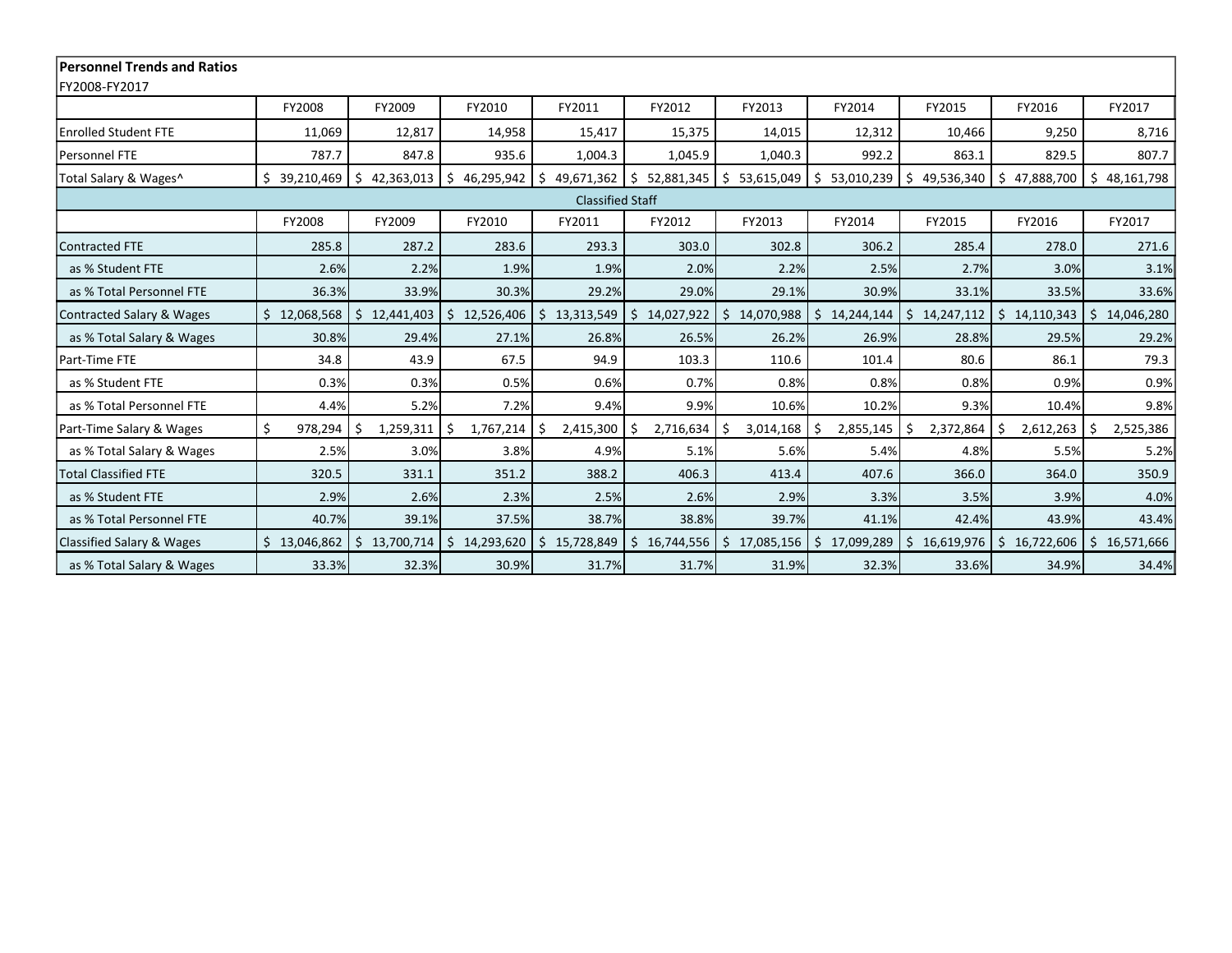| <b>Personnel Trends and Ratios</b>   |                      |                  |                  |                  |                            |                       |                  |                  |                  |                       |
|--------------------------------------|----------------------|------------------|------------------|------------------|----------------------------|-----------------------|------------------|------------------|------------------|-----------------------|
| FY2008-FY2017                        |                      |                  |                  |                  |                            |                       |                  |                  |                  |                       |
|                                      | FY2008               | FY2009           | FY2010           | FY2011           | FY2012                     | FY2013                | FY2014           | FY2015           | FY2016           | FY2017                |
| <b>Enrolled Student FTE</b>          | 11,069               | 12,817           | 14,958           | 15,417           | 15,375                     | 14,015                | 12,312           | 10,466           | 9,250            | 8,716                 |
| Personnel FTE                        | 787.7                | 847.8            | 935.6            | 1,004.3          | 1,045.9                    | 1,040.3               | 992.2            | 863.1            | 829.5            | 807.7                 |
| Total Salary & Wages^                | Ŝ.<br>39,210,469     | Ŝ.<br>42,363,013 | 46,295,942<br>\$ | \$<br>49,671,362 | \$<br>52,881,345           | \$<br>53,615,049      | Ŝ.<br>53,010,239 | 49,536,340<br>Ŝ. | \$<br>47,888,700 | $\zeta$<br>48,161,798 |
| Faculty                              |                      |                  |                  |                  |                            |                       |                  |                  |                  |                       |
|                                      | FY2008               | FY2009           | FY2010           | FY2011           | FY2012                     | FY2013                | FY2014           | FY2015           | FY2016           | FY2017                |
| <b>Contracted FTE</b>                | 235.2                | 231.3            | 245.0            | 251.3            | 246.7                      | 244.9                 | 250.9            | 236.9            | 212.3            | 214.6                 |
| as % Student FTE                     | 2.1%                 | 1.8%             | 1.6%             | 1.6%             | 1.6%                       | 1.7%                  | 2.0%             | 2.3%             | 2.3%             | 2.5%                  |
| as % Total Personnel FTE             | 29.9%                | 27.3%            | 26.2%            | 25.0%            | 23.6%                      | 23.5%                 | 25.3%            | 27.4%            | 25.6%            | 26.6%                 |
| <b>Contracted Salary &amp; Wages</b> | \$14,709,441         | \$15,104,966     | Ś.<br>15,968,615 | Ś.<br>16,531,077 | $\zeta$<br>16,971,366      | $\zeta$<br>17,261,722 | \$18,246,369     | 17,819,610<br>Ś. | \$16,137,346     | \$16,791,962          |
| as % Total Salary & Wages            | 37.5%                | 35.7%            | 34.5%            | 33.3%            | 32.1%                      | 32.2%                 | 34.4%            | 36.0%            | 33.7%            | 34.9%                 |
| Part-Time FTE                        | 168.5                | 224.5            | 283.5            | 306.1            | 328.9                      | 318.0                 | 270.7            | 198.1            | 189.4            | 180.6                 |
| as % Student FTE                     | 1.5%                 | 1.8%             | 1.9%             | 2.0%             | 2.1%                       | 2.3%                  | 2.2%             | 1.9%             | 2.0%             | 2.1%                  |
| as % Total Personnel FTE             | 21.4%                | 26.5%            | 30.3%            | 30.5%            | 31.4%                      | 30.6%                 | 27.3%            | 23.0%            | 22.8%            | 22.4%                 |
| Part-Time Salary & Wages             | $\zeta$<br>6,659,767 | 8,923,704<br>Ŝ.  | Ś.<br>11,201,468 | Ś.<br>12,390,185 | \$<br>13,399,674           | \$13,197,974          | \$11,756,181     | 8,917,299<br>S   | 8,657,409<br>Ś.  | \$<br>8,330,149       |
| as % Total Salary & Wages            | 17.0%                | 21.1%            | 24.2%            | 24.9%            | 25.3%                      | 24.6%                 | 22.2%            | 18.0%            | 18.1%            | 17.3%                 |
| <b>Total Faculty FTE</b>             | 403.7                | 455.8            | 528.5            | 557.4            | 575.6                      | 562.9                 | 521.6            | 435.0            | 401.7            | 395.2                 |
| as % Student FTE                     | 3.6%                 | 3.6%             | 3.5%             | 3.6%             | 3.7%                       | 4.0%                  | 4.2%             | 4.2%             | 4.3%             | 4.5%                  |
| as % Total Personnel FTE             | 51.3%                | 53.8%            | 56.5%            | 55.5%            | 55.0%                      | 54.1%                 | 52.6%            | 50.4%            | 48.4%            | 48.9%                 |
| <b>Faculty Salary &amp; Wages</b>    | \$21,369,208         | Ŝ.<br>24,028,670 | Ś.<br>27,170,083 | 28,921,262<br>Ś. | 30,371,040<br>$\mathsf{S}$ | $\zeta$<br>30,459,695 | 30,002,550<br>Š. | 26,736,909       | 24,794,755<br>Ŝ. | \$25,122,111          |
| as % Total Salary & Wages            | 54.5%                | 56.7%            | 58.7%            | 58.2%            | 57.4%                      | 56.8%                 | 56.6%            | 54.0%            | 51.8%            | 52.2%                 |